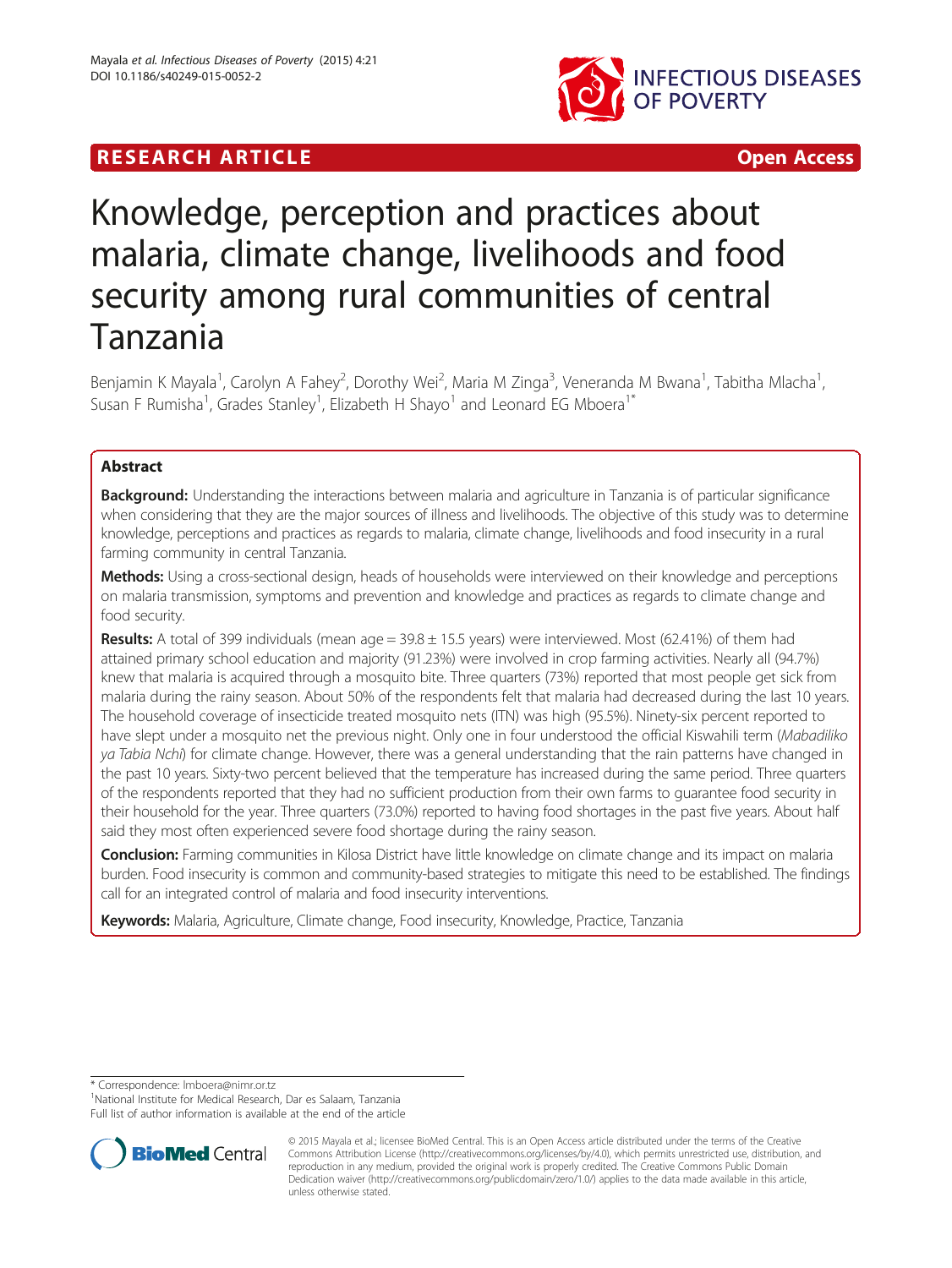#### Multilingual abstracts

Please see Additional file [1](#page-7-0) for translations of the abstract into the six official working languages of the United Nations.

# Background

Health, agriculture, and food security are interdependent, whereby failure in one has negative effects on the others. These interactions operate in a vicious cycle: illness and death, such as that caused by malaria, detract from farm worker productivity, which leads to low harvests, thereby resulting in food insecurity [[1](#page-7-0)]. This, in turn results in malnutrition and weakened immune systems that are more susceptible to illness [[2,3](#page-7-0)]. Further links between agriculture, food security, and malaria show that these issues should be addressed in tandem rather than as stand-alone issues. Many developing countries rely on agriculture as a significant portion of the national economy, therefore affecting the government's ability to finance public services including healthcare [[4](#page-8-0)]. Looking ahead, agriculture will have an increased role in health as climate change takes a toll on agricultural yields and the individuals and economies that affect farmers' livelihoods. On the other hand, some agricultural practices also pose health hazards, including providing environments for mosquito breeding and thus contributing to malaria [[5,6](#page-8-0)].

Malaria control, agricultural development, food security are all high on global health and development agendas. Reducing the incidences of hunger and malaria are among the specific aims of the Millennium Development Goals. International funding for malaria control rose to a peak of US\$2 billion in 2011; while the 2006–2008 world food crisis brought food security to the forefront and has set policymakers to work figuring out how to manage volatile world food prices [[4,7,8](#page-8-0)]. Despite the attention and funding given to agriculture, climate change, food security, and malaria, little research has been done on the links between all four drivers at community level. Studies on the relationship between food security, malaria and climate change are few [[9,10\]](#page-8-0). Links between agriculture and food security are intuitive, yet understanding of this dynamic is still being developed; meanwhile, studies have only recently begun on the interactions between agriculture and malaria [[5,11-13](#page-8-0)]. Though the four drivers are considered separate development issues in need of independent intervention strategies, there are reasons to assume that agriculture, climate change, food security, and malaria overlap and affect each other. Understanding these links is imperative to health and progress particularly in Africa, where 85% of the countries are endemic for malaria and where 90% of global deaths from the disease occur [[14\]](#page-8-0).

Tanzania is an important place to explore the links between agriculture, climate change, food security and malaria. Malaria is considered the most important public health problem and the focus of major public health interventions [[15\]](#page-8-0). Chronic malnourishment and food insecurity is also a problem in Tanzania, made even more serious by escalating food prices around the world [[7\]](#page-8-0). Meanwhile, agriculture accounts for 45% of Gross Domestic Product and employs 75% of the population [[16\]](#page-8-0). With the majority of agriculture being rain fed, crops are highly vulnerable to climatic changes [[16\]](#page-8-0). Climate change events including floods, droughts have already had drastic effects on lives and destroyed crops [[7](#page-8-0)] and have been associated with a number of communicable diseases, including malaria [\[9](#page-8-0)].

Understanding the interactions between malaria, food security and climate change in Tanzania is of particular significance when considering that they are the major sources of livelihoods and illness. The objective of this study was to determine knowledge, perceptions and practices as regards to malaria, climate change, livelihoods and food insecurity in a rural farming community in central Tanzania.

# **Methods**

#### Study area

The study was carried out in Kilosa District (5°55' -7°53' S; 36°30' - 37°30 E), located in central Tanzania about 300 km west of Dar es Salaam, and about 70 km from Morogoro town. The district has a total surface area of about  $14,400 \text{ km}^2$  and a population of  $489,513$  people living in 105,635 households with an average household size of 4.6 people.

Kimamba Ward of Kilosa District was purposely selected for this study. Kimamba is located at about 21 km from Kilosa District capital and 59 km from Morogoro Regional capital (Figure [1\)](#page-2-0). The village has a total population of 7,810 whereby 4,102 are women and 3,708 are men. Kimamba is in the lowland and flatland area characterized by few valleys and hills. The vegetation cover consists of bushes, short grasses and scattered trees. The inhabitants cultivate mainly maize and rice. The area is characterized by large sisal farms. A number of inhabitants are employees and labourers in the sisal estates.

The area experienced severe flooding in 2009/2010, which has been attributed to climate change coupled with environmental degradation [\(http://www.ifrc.org/](http://www.ifrc.org/docs/appeals/10/MDRTZ0101.pd) [docs/appeals/10/MDRTZ0101.pd](http://www.ifrc.org/docs/appeals/10/MDRTZ0101.pd)). During the 2009/ 2010 floods, 1076 acres of maize farming land were flooded, covered in sand and mud, and are no longer fit for future farming (Kilosa District Council, 2010 unpubl.). Resultant crop failures due to flooded fields resulted in a loss of income and food insecurity for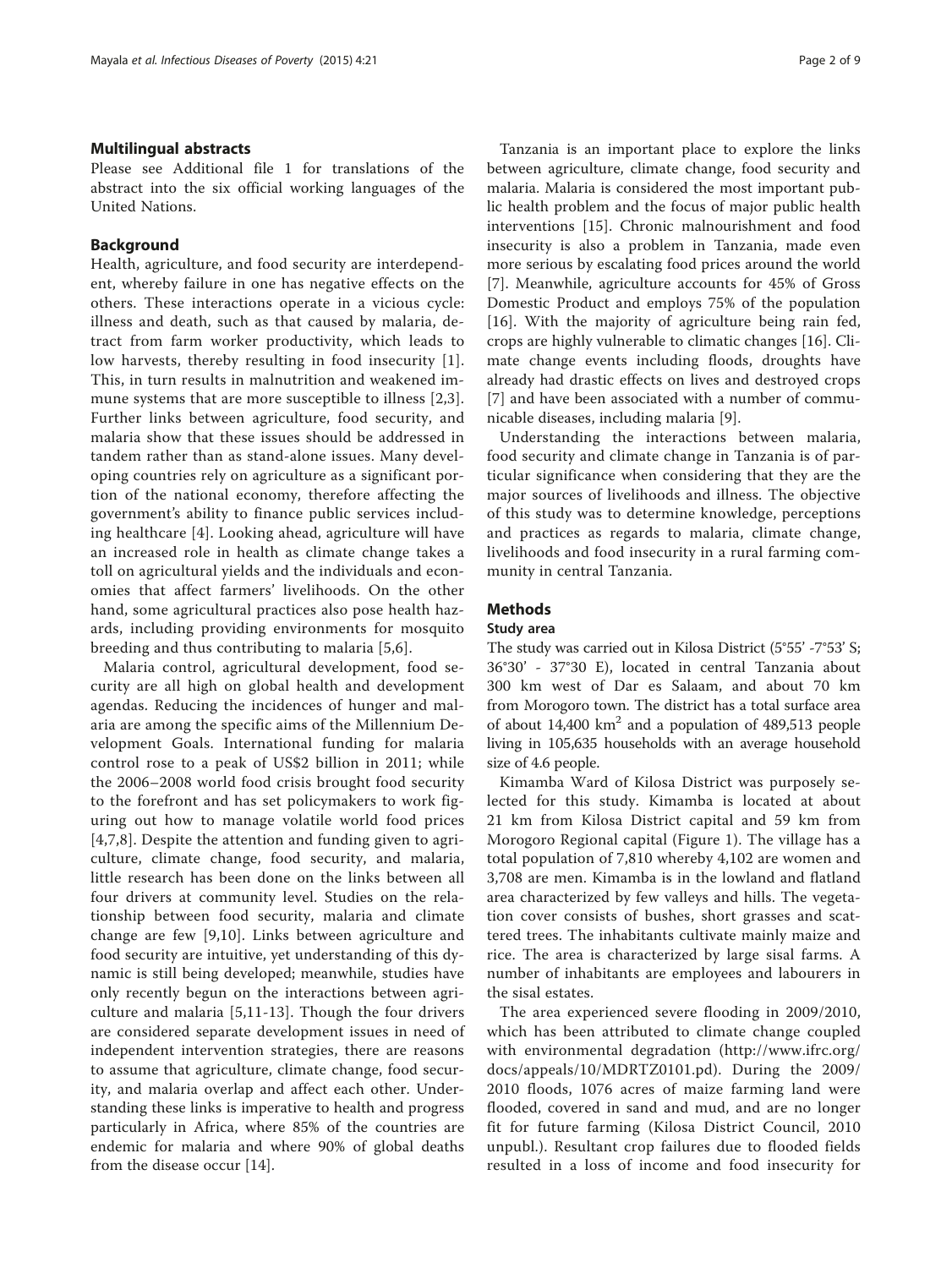<span id="page-2-0"></span>

farming communities. The impact was huge to some extent that some families were still displaced and were living outside their home areas during the study period in November 2011.

# Study design

This was a household-based study that involved face-toface interviews with heads of households  $(\geq 18$  years old). A purposive sampling was used to get a minimum sample size of households to be involved in the study. The sample was calculated using the using the World Health Organization Sample Size Determination in Health Studies [[17](#page-8-0)] assuming a 41% prevalence of malaria, with a 95% confidence interval and a 5% relative precision. The sample size was then adjusted by a refusal rate of 5% which gives a total of 390 households. The household to participate in the study were selected with the criterion that crop production was contributing about 50% of the household economic activities.

# Data collection

The study participants were recruited and interviewed at their homes. Participants were interviewed in Kiswahili using a semi-structured questionnaire. Household information was collected in three broad categories: (i) Malaria knowledge and perception, which included the cause of malaria, the symptoms, the season people get malaria most, treatment and prevention, and whether or not malaria has decreased in the study area during the past 10 years; (ii) Changes of rainfall and temperature for the past 10 years and the impacts to the communities, and changes in farming system and crops as the adaptive capacity; and (iii) Food security, which included availability of sufficient food to last before the next harvest season, number of meals per day, types of food available in the household, and the measures taken when experiencing food shortage.

# Data analysis

The database was prepared using EpiData Version 3.1 software and data were entered using trained clerks. The data cleaning and quality check was done by a statistician who compared sample of the questionnaire with the entered data. Data was migrated to STATA (Stata Corps) for further analysis. Cross tabulations were done between selected variables of interest. Perception of individuals on climate change and their resilience strategies were assessed. The association between different factors was tested using  $\chi^2$ test and proportional tests (where appropriate).

#### Ethical considerations

The study obtained ethical approval from the Medical Research Coordinating Committee of the National Institute for Medical Research. Permission to conduct the study was sought from Kilosa District authorities. Oral informed consent was sought from the respondents after the objective and the methodology of the study had been explained. Privacy and confidentiality was maintained throughout the study. The respondents were assured of their right to withdraw from the interview at any time they would wish during the discussion.

# Results

#### Socio-demographic characteristics of the respondents

A total of 399 individuals were interviewed. The age of respondents varied between 16 and 98 years with mean of 39.8 ( $SD = 15.5$ ). Of these, females accounted for three quarters of the respondents. Most (62.41%) of the respondents had attained primary school education. Majority (91.23%) were involved in farming activities as the main occupation (Table 1).

# Table 1 Socio-demographic characteristic of respondents  $(N = 399)$

| Socio-demographic characteristics |                 | Frequency | Percent (%) |  |
|-----------------------------------|-----------------|-----------|-------------|--|
| Sex                               | Male            | 103       | 25.81       |  |
|                                   | Female          | 296       | 74.19       |  |
| <b>Education Level</b>            | None            | 129       | 32.33       |  |
|                                   | Primary         | 249       | 62.41       |  |
|                                   | Secondary       | 21        | 5.26        |  |
| Occupation                        | Farming         | 364       | 91.23       |  |
|                                   | <b>Business</b> | 15        | 3.76        |  |
|                                   | Employee        | 5         | 1.25        |  |
|                                   | Other           | 15        | 3.76        |  |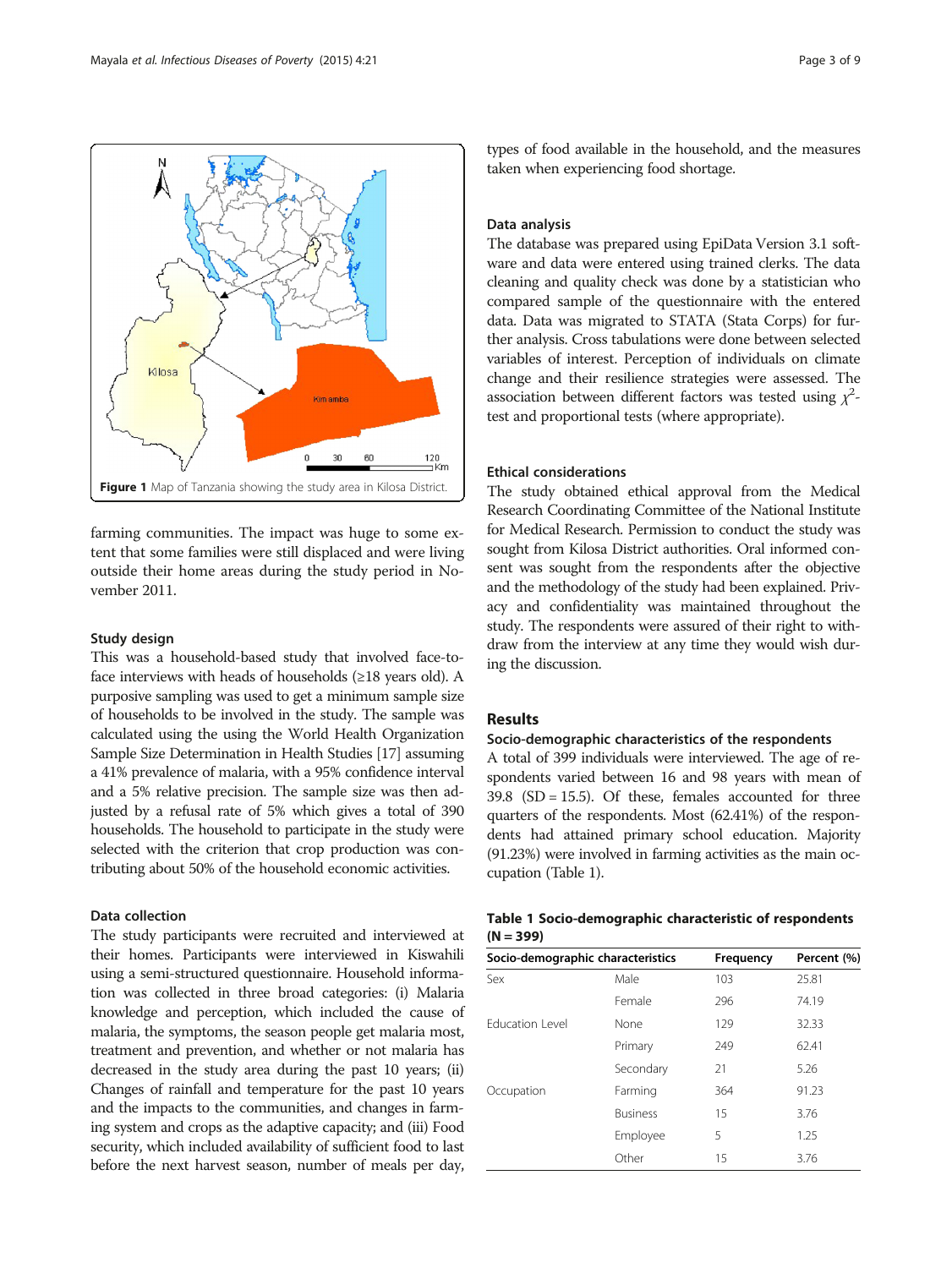#### Knowledge of malaria

Awareness of the existence of malaria in the sample population was high. Majority (97.5%) of the respondents indicated to have heard of malaria. Three quarters (73%) reported that most people get sick from malaria during the rainy season. Nearly all (94.7%) knew that malaria is acquired through a mosquito bite, and virtually all (99.5%) confirmed that mosquitoes were present in their homes and in the surroundings. About 50% of the respondents felt that malaria had decreased in their village during the last 10 years, presumably leaving the other half unimpressed by malaria changes and mosquito abundance. The most commonly known symptom of malaria was fever (66.7%), followed by headache (44.4%), joint pains (43.6%), and nausea/vomiting (40.9%). Poorly known symptoms were diarrhoea (18.8%), convulsions (2.0%), and anaemia (1.5%).

Nearly all (95.5%) respondents mentioned the use of insecticide treated mosquito nets (ITN) as the main method of malaria prevention. Only a small proportion of the respondents mentioned other vector control methods including use of mosquito coils (4.8%); indoor residual spraying (6.8%); and larviciding (0.8%). Majority (78.7%) of the respondents believed that mosquito nets were the most effective method for preventing malaria. Environmental management of malaria was poorly known by the respondents. For instance, cleaning the environment around the homes was mentioned by 23.3% of the respondents while clearing grass and bushes around homes was mentioned by 12.5%. A large proportion (85.2%) of the respondents was of the opinion that reducing the population of mosquitoes would reduce malaria incidents.

Reported availability of ITN in the households was very high (98.90%), with an average of at least 2 nets per household. Almost all (96.0%) reported to have slept under a mosquito net the previous night. However, 17.0% of the respondents said there were some nights they did not sleep under a mosquito net. About 87.0% reported receiving at least one ITN for free from a government source, and 12% had received a subsidized net from the national voucher scheme. Slightly over a quarter (26.9%) reported to have bought at least one ITN, indicating that nets were a priority for these households. The majority (98%) of the respondents reported that they sought health care from government health facility when a household member fell sick. However, among them, 12.0% mentioned to seek care from drug stores. A few respondents (18.3%) admitted that sometimes they do not seek treatment from health facilities when someone in the household suffers from malaria. Of these, 4.8% reported not seeking treatment from health facilities because of the high cost.

#### Livelihoods and malaria risk

Standing water (57.9%) and environmental factors including presence of grasses (42.9%) were the most frequently

mentioned factors affecting mosquito abundance in and around homes. Climatic factors were not as commonly associated with malaria risk: only 35.8% mentioned amount of rainfall, 11.3% temperature, and 2.0% relative humidity. Although the respondents apparently knew that the state of the environment around the village contributes to mosquito breeding, they did not connect that standing water and grass growth are influenced by climatic events. Some 40.0% of the respondents did not know the linkages between crop farming and malaria prevalence. However, 30% of the respondents believed that rice farming contributed to malaria, and only 11% mentioned maize farming, which is the dominant occupation among the community members.

Over one-third of the respondents had outdoor activities starting before 5 am in the morning. Majority (92%) of the respondents admitted to wake up early in the morning to travel to their farms where they worked for the whole day. Travel time from homes to farms was approximated to take between one and three hours (~4-10 km). Over half (55.0%) of the respondents reported that there are times when they stay overnight in their farms, mostly during harvesting season. Staying overnight in the farms was described as necessary to reduce travel time to and from the farm, protecting crops from domestic and wild grazing animals as well as protecting crops from birds and insect pests. Encouragingly, 82.0% reported that they brought mosquito nets to protect themselves from mosquito bites while sleeping in the farms.

#### Knowledge and perceptions on climate change

Only one in four understood the official Kiswahili term for climate change known as Mabadiliko ya Tabia Nchi. However, there was a general understanding that the rain patterns have changed in the past 10 years (less than 5% said there were no changes). There were a range of descriptions for this change: 35.0% said the rains begin earlier, while 21.0% said rains begin late; 22.0% said that there is more total rain than ever before, but 10% said there is less total rain; 38.0% described the rains as being more unpredictable.

Most of the respondents who described that the rain pattern was unpredictable adopted irrigation practices (60%) and about half (46%) initiated use of agricultural inputs and equipment, while 40% changed crop type and variety. The perception that rain began earlier was associated with changing crop type or variety. These differences were described more by male than female respondents (test of proportion, p-value < 0.001) (Figure [2](#page-4-0)).

There was more agreement on temperature change, with 62.0% believing that the temperature has increased in the last 10 years (19.0% said there had been a decrease in temperature while 18.0% said there was no change). Most of the respondents who perceived that the temperature has increased changed crop type and/or variety (63%) while 56% started to use more agricultural inputs and equipment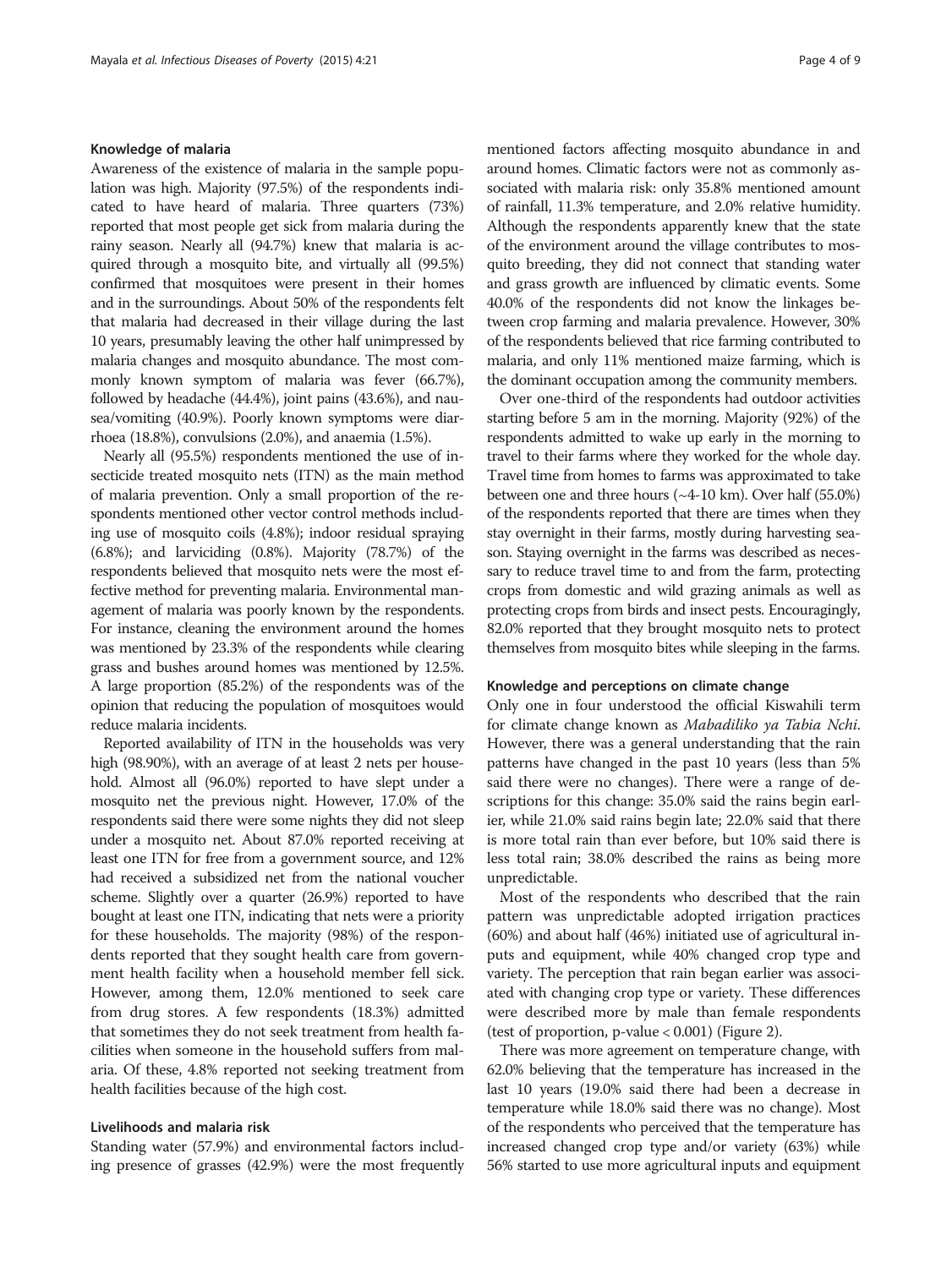<span id="page-4-0"></span>

and 40% moved to irrigation practice. Similar to the changes in rainfall pattern, the impact of temperature changes was described more frequently by male than female respondents (test of proportion, p-value < 0.001) (Figure 3).

Respondents with primary education were more likely to perceive temperature increases than those with secondary or higher education, while those with secondary or higher education were more likely to be concerned with unpredictable rain patterns (Chi-square test, p-value <0.001). Older individuals (>45 years) were also more concerned with the impact of change in temperature and rain on the farm productivity than younger individuals (p-value <0.001). There was a tendency of families with large number of children to change their farming practice due to unpredictable rain or increase in temperature (p-value <0.01) (Table [2\)](#page-5-0).

Majority (86.0%) of the respondents reported to rely on weather patterns to determine planting time for their crops. Only about half of the respondents thought that the weather forecast by the Tanzania Meteorological Agency as provided through radio and television is useful in helping them to determine planting time.

It was observed that respondents who were relying on rain-fed crop production, employed different strategies to cope with extreme climate events such as drought.

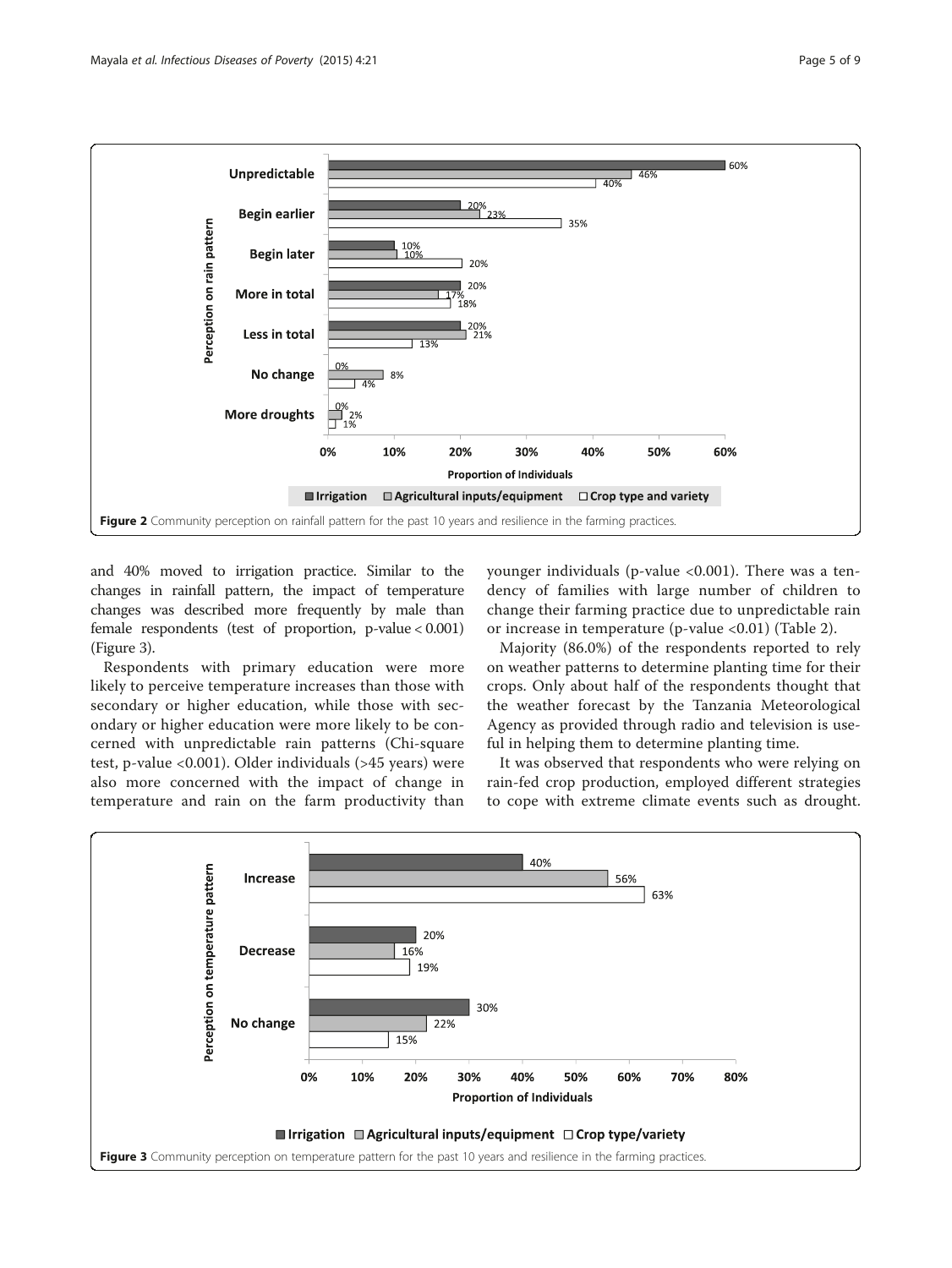|                         | Increase in Temperature |                                                                                                                       |      | Unpredictable rain |     |      |
|-------------------------|-------------------------|-----------------------------------------------------------------------------------------------------------------------|------|--------------------|-----|------|
|                         |                         | Crop type/variety Agricultural inputs/equipment Irrigation Crop type/variety Agricultural inputs/equipment Irrigation |      |                    |     |      |
| Sex                     |                         |                                                                                                                       |      |                    |     |      |
| Male                    | 69%                     | 65%                                                                                                                   | 50%  | 47%                | 44% | 50%  |
| Female                  | 61%                     | 52%                                                                                                                   | 38%  | 38%                | 47% | 62%  |
| <b>Education</b>        |                         |                                                                                                                       |      |                    |     |      |
| Primary                 | 71%                     | 83%                                                                                                                   | 100% | 27%                | 40% | 0%   |
| Secondary+              | 59%                     | 52%                                                                                                                   | 33%  | 46%                | 47% | 67%  |
| Age category (in years) |                         |                                                                                                                       |      |                    |     |      |
| $30$                    | 55%                     | 47%                                                                                                                   | 40%  | 33%                | 33% | 60%  |
| $31 - 45$               | 63%                     | 55%                                                                                                                   | 50%  | 41%                | 56% | 50%  |
| $>45$                   | 70%                     | 69%                                                                                                                   | 0%   | 49%                | 50% | 100% |
| Number of children      |                         |                                                                                                                       |      |                    |     |      |
| $\leq$ =3               | 59%                     | 48%                                                                                                                   | 43%  | 41%                | 44% | 57%  |
| >3                      | 67%                     | 67%                                                                                                                   | 33%  | 40%                | 48% | 67%  |
| Overall                 | 63%                     | 56%                                                                                                                   | 40%  | 40%                | 46% | 60%  |

<span id="page-5-0"></span>Table 2 Proportion of respondents adopting changing in farming practices due to climate change by different socio-demographic characteristics

These included switching to more pest-resistant maize varieties, changing cultivars, seeking temporary jobs in urban areas or renting their fields. These were more reported as adaptation farming practices, indicating resilience to climate change. One in three had changed their crop variety in the last 10 years. About 16% had changed crop type and 11% had gained use of equipment (Figure [2](#page-4-0)). However, inputs and irrigation practices remained mostly unchanged (less than 5% reported the change). When asked about the impact of the 2009/2010 floods in Kilosa, 77% of the respondents reported their households to be affected. Some 30% reported to have been displaced from their homes, with others reporting being still displaced for the past two years. Farmland was heavily affected with 45% of the respondents reporting a permanent loss of part of their land.

#### Food insecurity

Food insecurity was described by the majority of respondents to be a common problem across the study area. Three quarters of the respondents reported that they had no sufficient production from their own farms to guarantee food security in their household for the year. Three quarters (73.0%) reported to having food shortages in their household in the past five years. About half said they most often experienced severe food shortage during the rainy season - the season when most households experience several bouts of febrile illnesses including malaria (Figure [4](#page-6-0)). This is also the planting season, when farmers need to put much of their energy in farming to ensure high productivity. Maize was as staple food

for almost all (98.35%) respondents, meaning their household would be upset by poor maize harvests. About a quarter (26%) had less than two meals a day.

#### **Discussion**

The community of Kilosa had at least some basic understanding of malaria, its causes, symptoms and prevention methods. They were apparently employing recommended prevention methods including use of mosquito nets and seeking treatment from health facilities. Similar findings have been reported in the district in another study [[18](#page-8-0)]. Despite this knowledge and efforts to scale up malaria interventions, there was no consensus that malaria was declining among the farming communities. However, available statistics indicate that malaria has declined in all geographical zones of Tanzania. The prevalence of malaria parasitaemia among <5 years old children in Morogoro Region (where Kilosa District belongs) has fallen from 15.7% in 2008 to 7.4% in 2012 [\[19,20](#page-8-0)]. On the other hand, a recent community-based study in the district indicated a prevalence of 3.5% among schoolchildren; with those from Kimamba having the lowest prevalence [[13](#page-8-0)].

This study hypothesized that some the effectiveness of malaria interventions, including mosquito nets, may be affected by rural farming lifestyles. One concern with effective mosquito net usage for populations such as Kilosa, where farms are located far from family homes, is resultant time spent out of the home during mosquito biting hours. This may occur when farmers need to leave their home before 5 am to reach their field early in the day, or when farmers spend the night in their field to cut down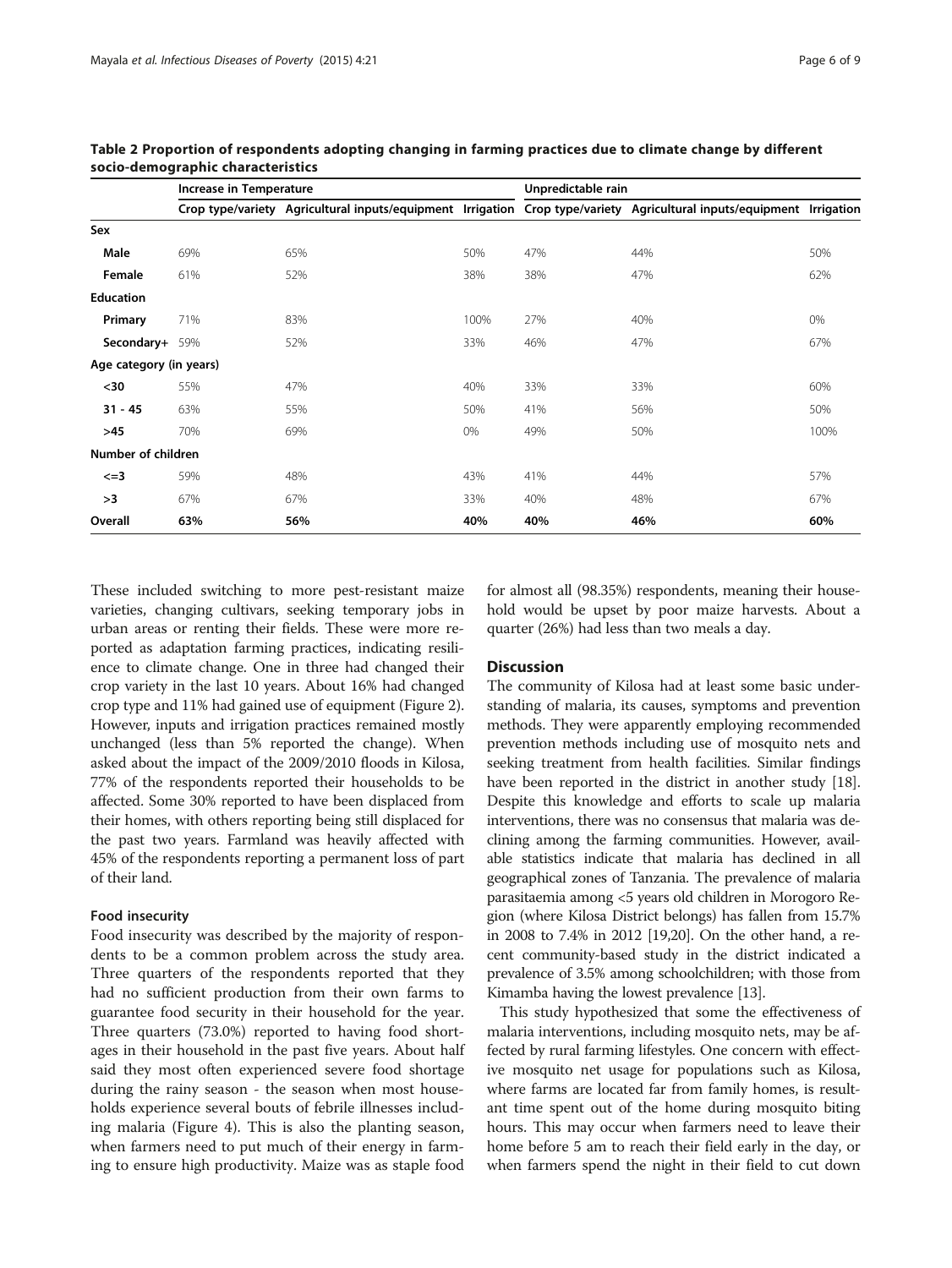<span id="page-6-0"></span>

travel time or to protect their crops at harvest time. In these situations, even if members of the households have mosquito nets they will not be protected at all times. Indeed, in Kilosa district, the habit of rising before 5 am for daily farming activities was common, which makes mosquito nets ineffective for preventing mosquito bites for some time when mosquitoes are still biting. To their credit, the community proved resilient in taking extra measures to use their mosquito nets whenever possible during night farm activities. In fact, spending the night at the field may be a better practice than rising early to go to the farm and being exposed to mosquito bites during commute and when farming. The mosquito net campaigns, which have clearly been successfully adopted in Kilosa is evident from their widespread use [[18,21\]](#page-8-0). The national malaria control programme should take this into consideration and make sure that ITNs are being used effectively in make-shift shelters.

Human activity outside the home into late evening and early morning hours is very common in Kilosa district. Outdoor human activities observed in this study have implication in malaria transmission and control. Studies have indicated that Anopheles gambiae complex readily seek hosts in outdoor venues [\[22\]](#page-8-0). The relevance of outdoor night biting behaviour of mosquitoes to vector suppression depends greatly on whether outdoor biting coincides with human outdoor activity. Previous studies have reported that host seeking activity of An. gambiae peaks around midnight [\[23\]](#page-8-0). Future studies of human behaviour in relation to livelihoods would provide important insights into human activity and other potential risk factors associated with outdoor biting. Although some respondents in this study claimed to bring mosquito nets when carrying out outdoor farm activities, it is obvious that the use of the nets is limited when one has to walk chasing animals grazing in his/her farmstead. Similar to our finding that most malaria incidence occur during the rainy season, in a neighbouring Kilombero Valley, the rainy season (which is also the main cultivation period, has been reported to be the time of high vulnerability for the farming population because of food insecurity, labour stress and poor access to health services [[1](#page-7-0)]. In Côte d'Ivoire, disease episodes during the cultivation period have been described to result in lower crop yield and consequently lower household's income [\[24](#page-8-0)]. The findings that farmers were carrying mosquito nets to their farms have also been reported [\[1\]](#page-7-0) in the Kilombero Valley. Our findings and others in Tanzania, indicate that household members spend a considerable part of the farming season living in very basic shelters under difficult conditions and away from accessibility to health care services [\[1](#page-7-0)].

The high proportion of displaced residents and loss of farmland reported by the respondents pose problems to both malaria control efforts (including mosquito nets hung in the homes) and food security (from subsistence agriculture). Flood preparedness measures should address malaria control and sustainable food security. The lack of comprehension of climate change shows that the community has not received education on climate change, which could prepare them for possible consequences. There was a general awareness that the temperature was rising and the rains were changing [\[25](#page-8-0)], which may have attributed to some of the change in crop variety reported by the farmers. Such flexibility is important for resilience to climate change. Similar to our findings in Kilosa District, results from a study in north-eastern [[26](#page-8-0)] and south-western highlands [\[25](#page-8-0)] of Tanzania also have revealed that most farmers were aware of ongoing climate variability.

In this study, food shortage among households in Kilosa was common. Similar findings have been reported in southwestern Tanzania [\[25](#page-8-0)]. Managing seasonal climate risks for food production more effectively is challenging in Sub-Saharan Africa where highly variable rain fed environments and projected long-term increases aridity pose serious risks to agriculture [\[27](#page-8-0)]. Seasonal climate forecasts are an important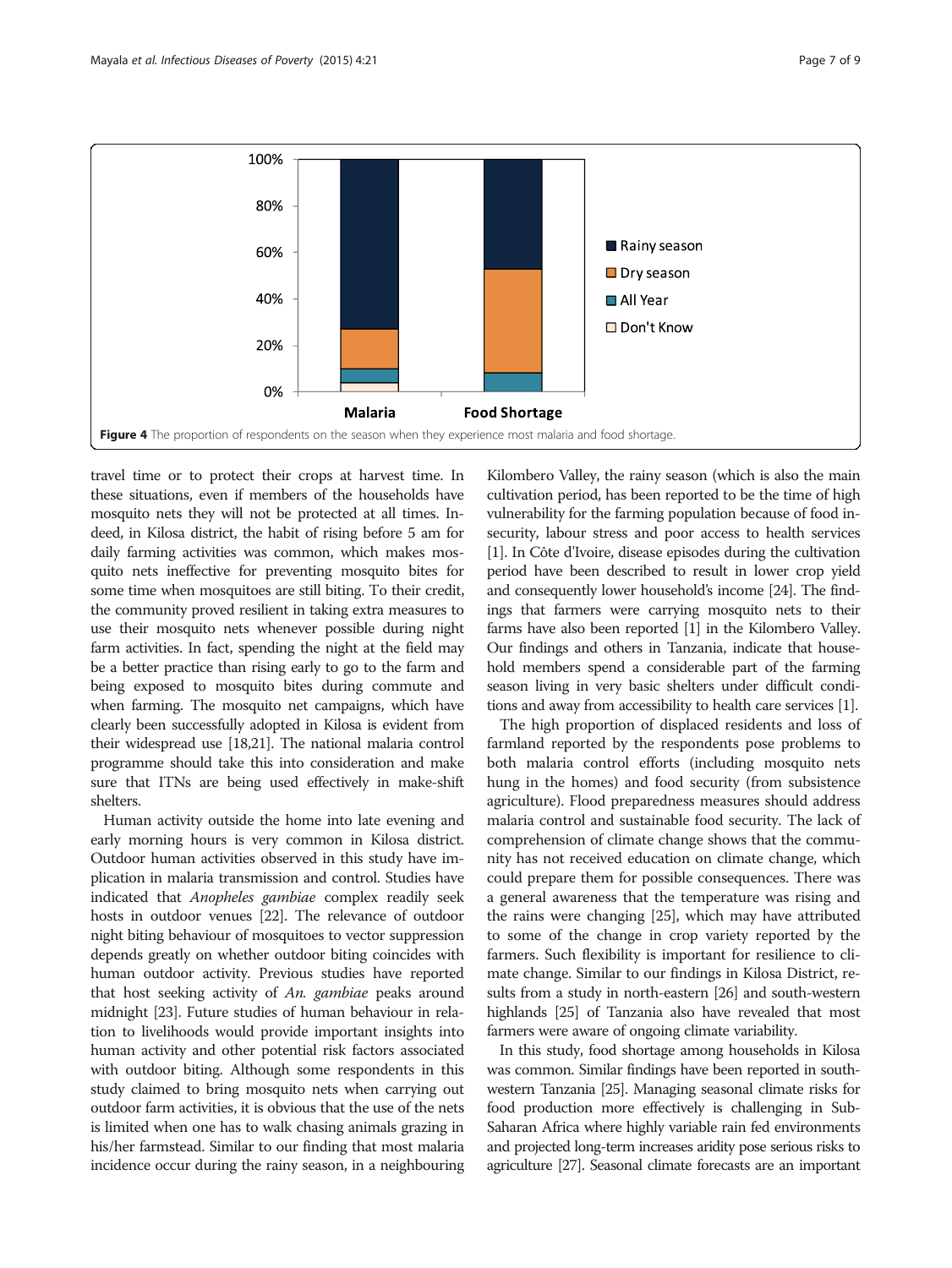<span id="page-7-0"></span>planning tool at the farm level that can lead to better management of seasonal climate risks and instil processes useful to longer-term adaptation. However, in this study, majority of farmers were not aware of the usefulness of weather forecast. Reporting two or less meals increased the likelihood of food insecurity and malnutrition. Studies elsewhere have already shown that children who are malnourished are more susceptible to malaria morbidity and mortality [\[28](#page-8-0),[29](#page-8-0)]. In the current study, an important result is the seasonal nature of food insecurity and malaria problems in the district. The greatest time of need is during the rainy season, for both hunger alleviation and malaria prevention. Food insecurity and malnutrition seriously impedes efforts to control diseases in resource poor countries [[30\]](#page-8-0). Previous studies have documented an increased risk of malaria associated with micronutrient, including zinc and vitamin A deficiencies [[28\]](#page-8-0). Children living in severely food insecure households are more likely to experience micronutrient deficiencies, resulting in greater impairment in their malaria-protective immune function [[28,29](#page-8-0)]. Besides its impact on physical health, household food insecurity and the poverty-related determinants of this condition have been associated with maternal stress and suboptimal psycho-emotional human development in diverse settings [[10,31](#page-8-0)].

It has been described that food insecurity is common in developing countries. In Sub-Saharan Africa alone, an estimated two billion people experience food insecurity and its consequences like malnutrition and dietary deficiencies [[32\]](#page-8-0). A high proportion of households in sub-Saharan Africa are therefore in a constant process to mitigate and cope with hunger or hunger threat in addition to communicable diseases. In Tanzania, it is estimated that 58% of the households are experiencing food insecurity problem [\[33](#page-8-0)] and thus their mitigation and coping strategies are seriously threatened by the high burden of communicable diseases. In rural Haiti, severe food insecure was a risk factor for perceived clinical malaria [\[10\]](#page-8-0). Malaria has been described to occur within the context of widespread poverty, poor health, and food insecurity.

Several limitations of this study restricted its comprehensiveness. Self-reporting could have resulted in recall bias. Convenience sampling may not have accurately represented the entire population, including men who often were not present in the home. There was missing input from farmers who were in the fields during the days surveying occurred.

# Conclusions

This study revealed information about malaria, climate change, livelihoods and food security, through the eyes of those whom policy makers seek to address.

The results show a need for improvement in health, environment and agricultural sectors, with some overlapping issues that can be addressed in tandem. Policy implications stemming from this study involve a need for an integrated and intersectoral approach among experts in different fields that draws on community participation. Specifically, farmers need to be prepared in accordance with information about climate change and possible adaptations in order to ensure food security and economic stability in coming years. The findings of this study suggest that communities affected by malaria also commonly suffer from chronic food insecurity, and that both disorders affect small-scale farmers' livelihoods. Given the tools and information about how to prevent malaria and improve their agricultural practices, farmers are willing to make changes to their livelihoods.

# Additional file

[Additional file 1:](http://www.idpjournal.com/content/supplementary/s40249-015-0052-2-s1.pdf) Multilingual abstracts in the six official working languages of the United Nations.

#### Competing interests

The authors declare that they have no competing interests.

#### Authors' contributions

BKM participated in the development of the research proposal and manuscript writing. CAF, DW and LEGM participated in the design of the study, prepared the research proposal and manuscript, and performed the data collection. MMZ, VMB, TM performed the data collection, selected the study population, and prepared the manuscript. SFR participated in the data analysis. All authors read and approved the final manuscript.

#### Acknowledgements

The authors would like to acknowledge Rose Mary Nguruwe, John Lindi, and Dionis Rwegoshora for their excellent field and technical assistance during data collection. The Director General, National Institute for Medical Research is thanked for the logistical support. This manuscript is published with permission from Director General, National Institute for Medical Research. The study received financial assistance from the International Development Research Centre of Canada through Integrated Research Partnership for Malaria Control through an Ecohealth Approach in Africa (IDRC Project No. 104263–004).

#### Author details

<sup>1</sup>National Institute for Medical Research, Dar es Salaam, Tanzania. <sup>2</sup>Georgetown University, Washington, DC, USA. <sup>3</sup>Catholic University of Health and Allied Sciences- Bugando, Mwanza, Tanzania.

#### Received: 29 December 2014 Accepted: 2 April 2015 Published online: 24 April 2015

#### References

- 1. Hetzel MW, Alba S, Fankhauser M, Mayumana I, Lengeler C, Obrist B, et al. Malaria risk and access to prevention and treatment in the paddies of the Kilombero Valley, Tanzania. Malar J. 2008;7:7.
- 2. Mboera LEG. Environmental and socio-economic determinants of malaria epidemics in the highlands of Tanzania. Tanzania Health Res Bull. 2004;6:11–7.
- 3. Asenso-Okyere K, Chang C, Thangata T, Andam K. Interactions between health and farm-labour productivity. International Food Policy Research Institute. 2011.<http://www.ifpri.org/sites/default/files/publications/pr23.pdf>.